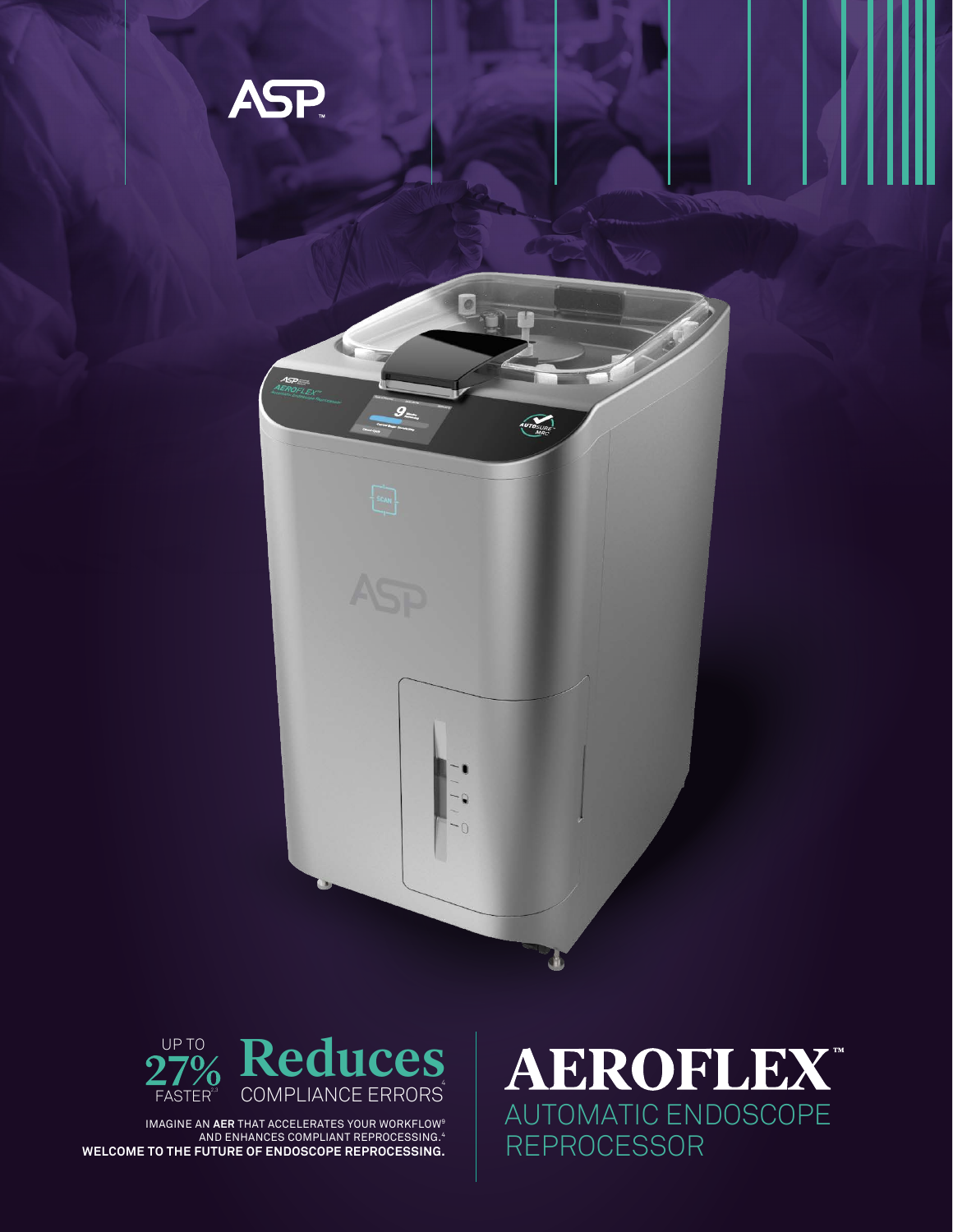

# Accelerates WORKFLOW<sup>9</sup> and Enhances COMPLIANCE<sup>4</sup>

• At 22 minutes, ASP AEROFLEX™ AER offers the fastest complete cycle time of any AER currently sold<sup>5</sup>

• Up To 27% Faster Cycle than Olympus OER-Pro ™ 2,3 and up to 15% Faster than Medivators DSD EDGE™1,3

• Save up to 280 hours per year of valuable staff time<sup>6</sup>

• Automation of critical steps streamlines workflow, allowing you to turn your scope inventory faster and perform more procedures.



### **FASTEST CYCLE TIME5 EXCLUSIVE AUTOSURE™ MRC7 MONITOR**

• Built into the ASP AEROFLEX™ AER, eliminating manual test strips

• Reduce the opportunity for human errors related to manual test strip use

- Reduces patient risk associated with test strip errors<sup>11</sup>
- MRC testing can't be skipped
- Ensures biocide is above MRC every cycle
- Cycle won't start if biocide doesn't meet MRC
- Always uses validated chemistry
- Reduces staff exposure to chemicals

### **EXCLUSIVE DUODENOSCOPE AUTO-DETECTION FEATURE**

• Extra precaution for high-risk scopes<sup>10</sup>

• Automatically detects duodenoscopes and runs a special cycle to ensure proper high-level disinfection<sup>10</sup>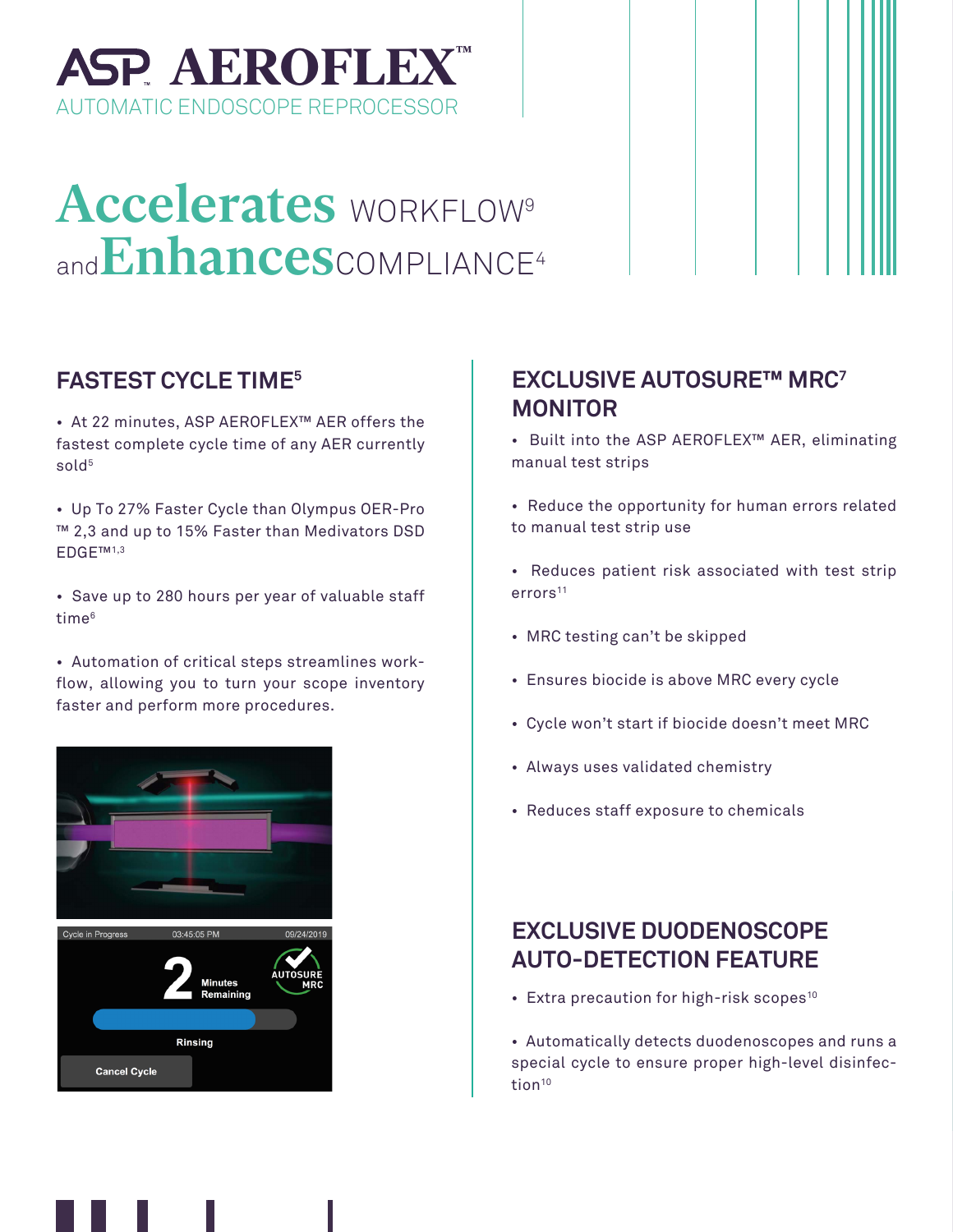

### **AEROFLEX™** AUTOMATIC ENDOSCOPE REPROCESSOR



ASP AEROZYME XTRA™ MULTI ENZYMATIC DETERGENT

| <b>KSP</b><br>٠<br>ŝ |  |
|----------------------|--|
|                      |  |

ASP AERO-OPA™ ORTHO-PHTHALALDEHYDE SOLUTION

| <b>E</b> ma<br>ASP<br>AUTOSURE-<br>MACATAGENT PP |
|--------------------------------------------------|
| ٠                                                |
|                                                  |

AUTOSURE™ MRC REAGENT

### Automated, Audit Ready Records

- **MRC STATUS AUTOMATICALLY DOCUMENTED EVERY CYCLE**
- **EVERY CYCLE MONITORED AUTOMATICALLY**
- **AUTOMATICALLY PRINTS REPORT AT COMPLETION OF EACH CYCLE**
- **HANG TIME ALERTS, CYCLE HISTORY AND SCOPE USAGE REPORTS AVAILABLE THROUGH ASP ACCESS™ TECHNOLOGY**





 $g_{\pm}$